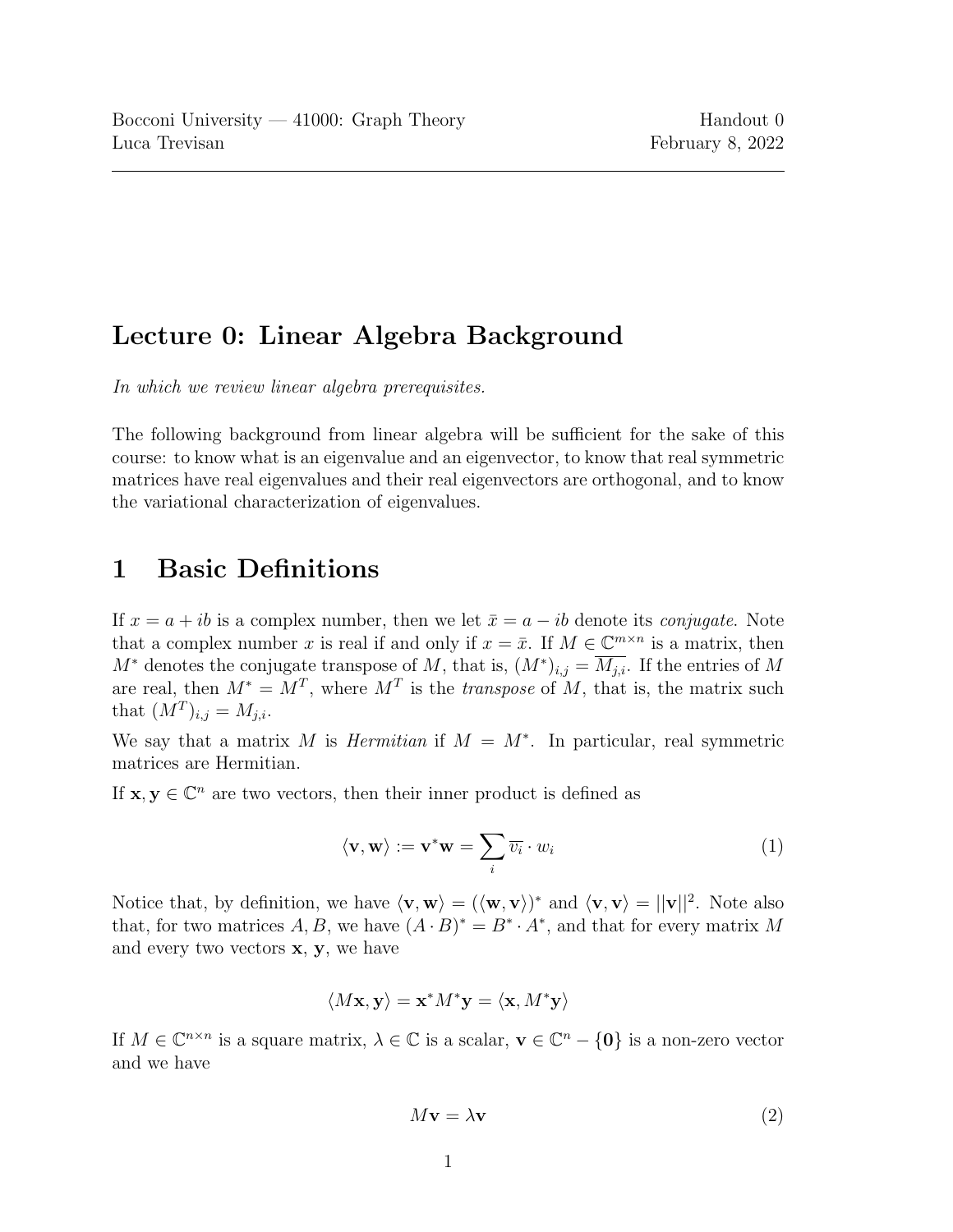then we say that  $\lambda$  is an *eigenvalue* of M and that **v** is *eigenvector* of M corresponding to the eigenvalue  $\lambda$ .

## 2 The Spectral Theorem

We want to prove

**Theorem 1 (Spectral Theorem)** Let  $M \in \mathbb{R}^{n \times n}$  be a symmetric matrix with realvalued entries, then there are n real numbers (not necessarily distinct)  $\lambda_1, \ldots, \lambda_n$  and n orthonormal real vectors  $\mathbf{x}_1, \ldots, \mathbf{x}_n, \mathbf{x}_i \in \mathbb{R}^n$  such that  $\mathbf{x}_i$  is an eigenvector of  $\lambda_i$ .

Assuming the fundamental theorem of algebra (that every polynomial has a complex root) and basic properties of the determinant, the cleanest proof of the spectral theorem is to proceed by induction on  $n$ , and to show that M must have a real eigenvalue  $\lambda_1$  with a real eigenvector  $\mathbf{v}_1$ , and to show that M maps vectors orthogonal to  $\mathbf{v}_1$  to vectors orthogonal to  $\mathbf{v}_1$ . Then one applies the inductive hypothesis to M restricted to the  $(n-1)$ -dimensional space of vectors orthogonal to  $v_1$  and one recovers the remaining  $(n - 1)$  eigenvalues and eigenvectors.

The cleanest way to formalize the above proof is to give all definitions and results in terms of linear operators  $T : V \to V$  where V is an arbitrary vector space over the reals. This way, however, we would be giving several definitions that we would never use in the future, so, instead, the inductive proof will use a somewhat inelegant change of basis to pass from M to an  $(n-1) \times (n-1)$  matrix M'.

We begin by showing that a real symmetric matrix has real eigenvalues and eigenvectors.

<span id="page-1-0"></span>**Theorem 2** If  $M \in \mathbb{R}^{n \times n}$  is symmetric, then there is a real eigenvalue  $\lambda \in \mathbb{R}$  and a real eigenvector  $\mathbf{v} \in \mathbb{R}^n$  such that  $M\mathbf{v} = \lambda \mathbf{v}$ .

We begin by noting that every matrix has a complex eigenvalue.

**Lemma 3** For every matrix  $M \in \mathbb{C}^{n \times n}$ , there is an eigenvalue  $\lambda \in \mathbb{C}$  and an eigenvector  $\mathbf{v} \in \mathbb{C}^n$  such that  $M\mathbf{v} = \lambda \mathbf{v}$ .

**PROOF:** Note that  $\lambda$  is an eigenvalue for M if and only if

$$
\exists \mathbf{x} \neq \mathbf{0}. (M - \lambda I)\mathbf{x} = \mathbf{0}
$$

which is true if and only if the rows of  $M - \lambda I$  are not linearly independent, which is true if and only if

$$
\det(M - \lambda I) = 0
$$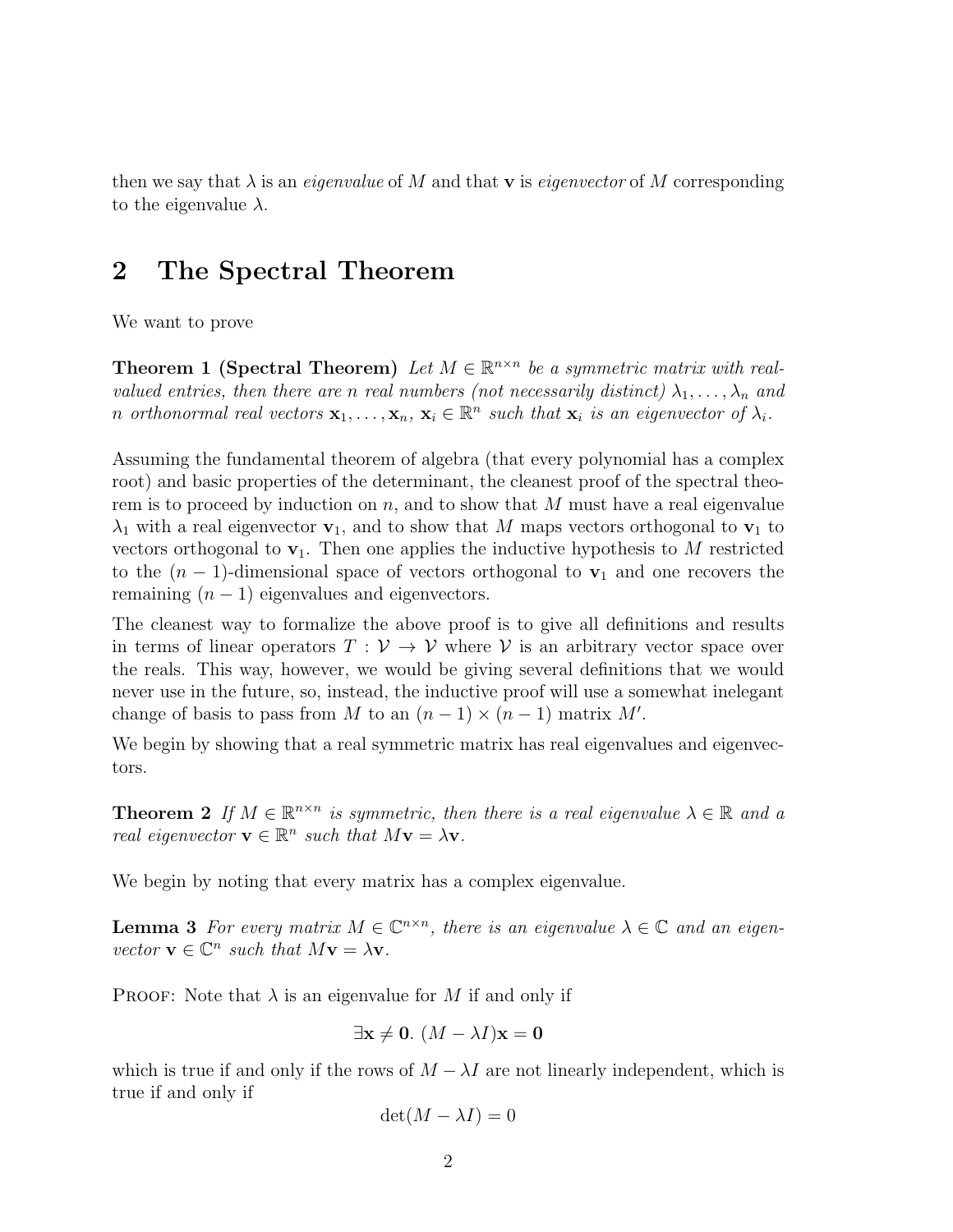Now note that the mapping  $t \to \det(M - tI)$  is a univariate polynomial of degree n in t, and so it must have a root  $\lambda$  by the fundamental theorem of algebra.  $\Box$ 

Next we show that if  $M$  is real and symmetric, then its eigenvalues are real.

**Lemma 4** If M is Hermitian, then, for every  $x$  and  $y$ ,

$$
\langle M\mathbf{x}, \mathbf{y} \rangle = \langle \mathbf{x}, M\mathbf{y} \rangle
$$

PROOF:

$$
\langle M\mathbf{x}, \mathbf{y} \rangle = \langle \mathbf{x}, M^* \mathbf{y} \rangle = \langle \mathbf{x}, M \mathbf{y} \rangle
$$

 $\Box$ 

**Lemma 5** If  $M$  is Hermitian, then all the eigenvalues of  $M$  are real.

**PROOF:** Let M be an Hermitian matrix and let  $\lambda$  be a scalar and **x** be a non-zero vector such that  $M\mathbf{x} = \lambda \mathbf{x}$ . We will show that  $\lambda = \lambda^*$ , which implies that  $\lambda$  is a real number.

We note that

$$
\langle M\mathbf{x}, \mathbf{x} \rangle = \langle \lambda \mathbf{x}, \mathbf{x} \rangle = \lambda^* ||x||^2
$$

and

$$
\langle \mathbf{x}, M\mathbf{x} \rangle = \langle \mathbf{x}, \lambda \mathbf{x} \rangle = \lambda ||x||^2
$$
  
and by the fact that  $\langle M\mathbf{x}, \mathbf{x} \rangle = \langle \mathbf{x}, M\mathbf{x} \rangle$ , we have  $\lambda = \lambda^*$ .  $\square$ 

In order to prove Theorem [2,](#page-1-0) it remains to argue that, for a real eigenvalue of a real symmetric matrix, we can find a real eigenvector.

PROOF: [Of Theorem [2\]](#page-1-0) Let  $M \in \mathbb{R}^{n \times n}$  be a real symmetric matrix, then M has a real eigenvalue  $\lambda$  and a (possibly complex valued) eigenvector  $z = x + iy$ , where x and y are real vectors. We have

$$
M\mathbf{x} + iM\mathbf{y} = \lambda \mathbf{x} + i\lambda \mathbf{y}
$$

from which (recalling that the entries of M and the scalar  $\lambda$  are real) it follows that  $Mx = \lambda x$  and that  $My = \lambda y$ ; since x and y cannot both be zero, it follows that  $\lambda$ has a real eigenvector.  $\square$ 

We are now ready to prove the spectral theorem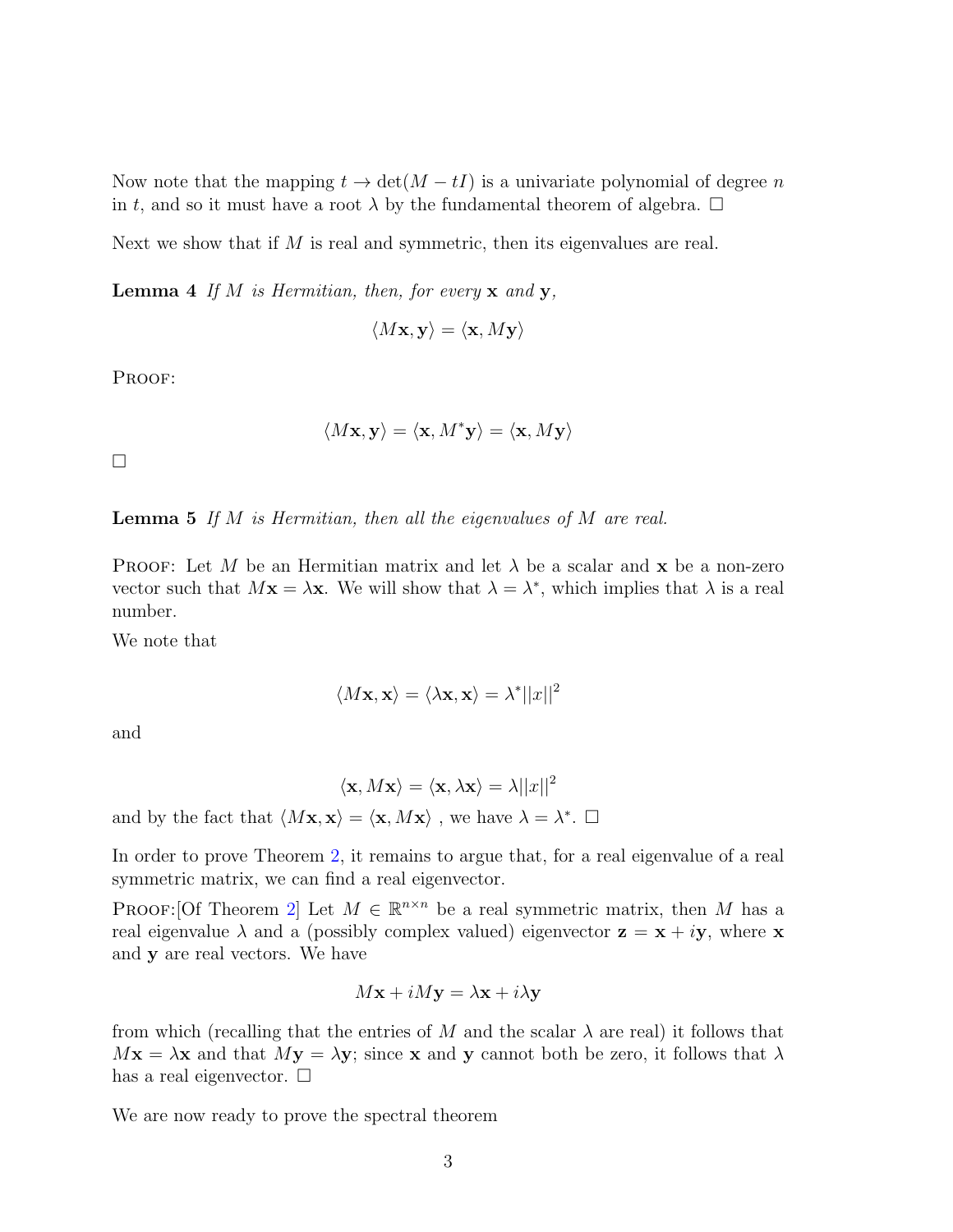**PROOF:**[Of Spectral Theorem] We proceed by induction on n. The case  $n = 1$  is trivial.

Assume that the statement is true for dimension  $n-1$ . Let  $\lambda_1$  be a real eigenvalue of M and  $\mathbf{x}_1$  be a real eigenvector  $\lambda_1$ .

Now we claim that for every vector y that is orthogonal to  $x_1$ , then My is also orthogonal to  $x_1$ . Indeed, the inner product of My and  $x_1$  is

$$
\langle \mathbf{x}_1, M\mathbf{y} \rangle = \langle M\mathbf{x}_1, \mathbf{y} \rangle = \langle \lambda \mathbf{x}_1, \mathbf{y} \rangle = 0
$$

Let V be the  $n-1$ -dimensional subspace of  $\mathbb{R}^n$  that contains all the vectors orthogonal to  $x_1$ . We want to apply the inductive hypothesis to M restricted to V; we cannot literally do that, because the theorem is not stated in terms of arbitrary linear operators over vector spaces, so we will need to do that by fixing an appropriate basis for  $\mathcal V$ .

let  $B \in \mathbb{R}^{n \times (n-1)}$  be a matrix that computes a bijective map from  $\mathbb{R}^{n-1}$  to V. (If  **is an orthonormal basis for**  $V$ **, then B is just the matrix whose columns** are the vectors  $\mathbf{b}_i$ .) Let also  $B' \in \mathbb{R}^{(n-1)\times n}$  be the matrix such that, for every  $\mathbf{y} \in \mathcal{V}$ ,  $BB'$ **y** = **y**. (We can set  $B' = B^T$  where B is as described above.) We apply the inductive hypothesis to the matrix

$$
M':=B'MB\in\mathbb{R}^{(n-1)\times (n-1)}
$$

and we find eigenvalues  $\lambda_2, \ldots, \lambda_n$  and orthonormal eigenvectors  $y_2, \ldots, y_n$  for M'. For every  $i = 2, \ldots, n$ , we have

$$
B'MB\mathbf{y}_i = \lambda_i \mathbf{y}_i
$$

and so

$$
BB'MBy_i = \lambda_i By_i
$$

Since  $By_i$  is orthogonal to  $\mathbf{x}_1$ , it follows that  $MBy_i$  is also orthogonal to  $\mathbf{x}_1$ , and so  $BB'MBy_i = MBy_i$ , so we have

$$
MB\mathbf{y}_i = \lambda_i B\mathbf{y}_i
$$

and, defining  $\mathbf{x}_i := B\mathbf{y}_i$ , we have

$$
M\mathbf{x}_i = \lambda_i \mathbf{x}_i
$$

Finally, we observe that the vectors  $x_i$  are orthogonal. By construction,  $x_1$  is orthogonal to  $\mathbf{x}_2, \ldots, \mathbf{x}_n$ , and, for every  $2 \leq i < j \leq n$ , we have that

$$
\langle \mathbf{x}_i, \mathbf{x}_j \rangle = \langle B\mathbf{y}_i, B\mathbf{y}_j \rangle = \langle \mathbf{y}_i, B^T B\mathbf{y}_j \rangle = \langle \mathbf{y}_i, \mathbf{y}_j \rangle = 0
$$

We have not verified that the vectors  $x_i$  have norm 1 (which is true), but we can scale them to have norm 1 if not.  $\square$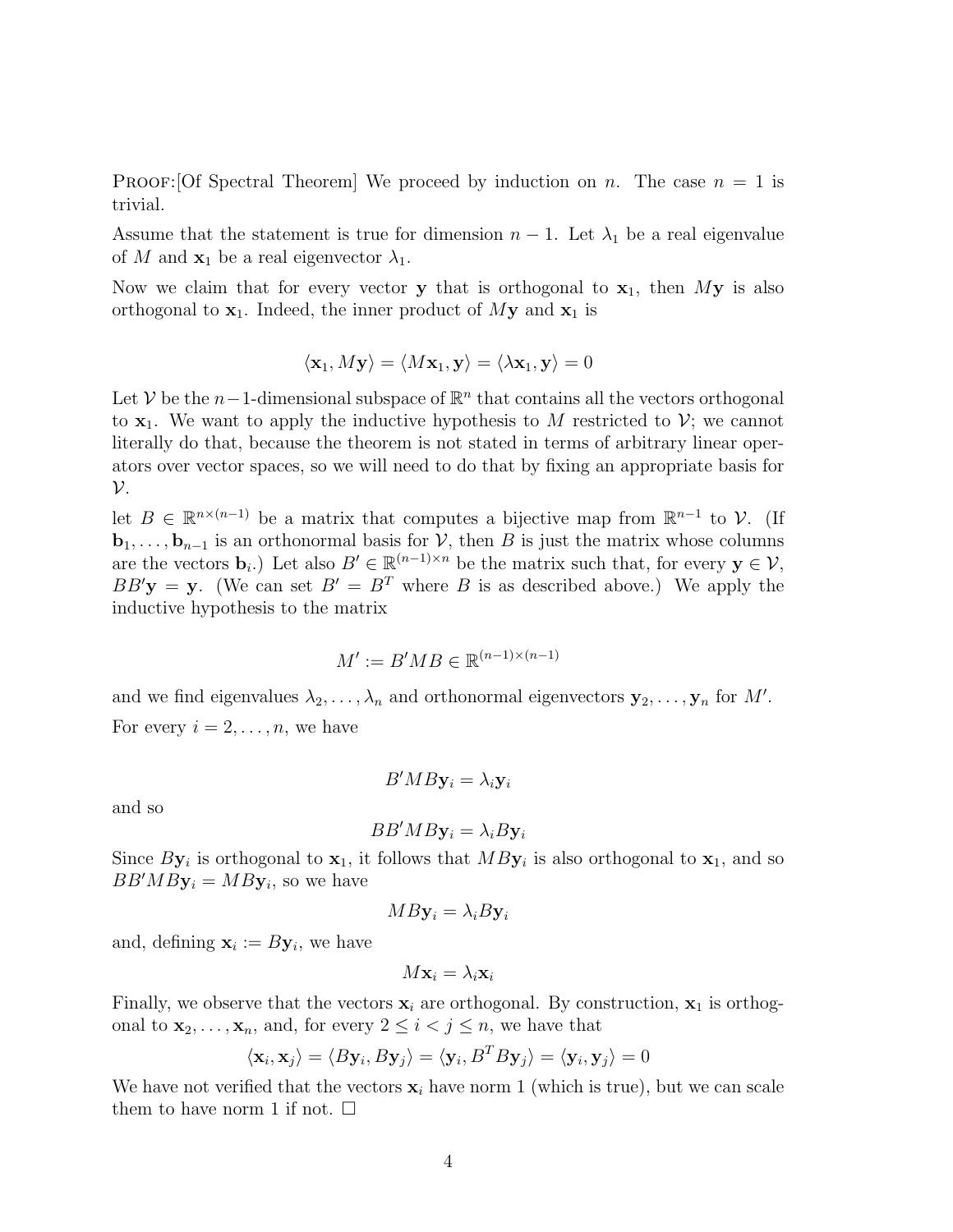## 3 Variational Characterization of Eigenvalues

We conclude these notes with the variational characterization of eigenvalues for real symmetric matrices.

**Theorem 6** Let  $M \in \mathbb{R}^{n \times n}$  be a symmetric matrix, and  $\lambda_1 \leq \lambda_2 \leq \cdots \lambda_n$  be the eigenvalues of M in non-increasing order. Then

$$
\lambda_k = \min_{k - \dim \mathcal{V}} \quad \max_{\mathbf{x} \in \mathcal{V} - \{\mathbf{0}\}} \quad \frac{\mathbf{x}^T M \mathbf{x}}{\mathbf{x}^T \mathbf{x}}
$$

The quantity  $\frac{\mathbf{x}^T M \mathbf{x}}{\mathbf{x}^T \mathbf{x}}$  $\frac{d^2 M \mathbf{x}}{\mathbf{x}^T \mathbf{x}}$  is called the *Rayleigh quotient* of **x** with respect to M, and we will denote it by  $R_M(\mathbf{x})$ .

**PROOF:** Let  $\mathbf{v}_1, \ldots, \mathbf{v}_n$  be orthonormal eigenvectors of the eigenvalues  $\lambda_1, \ldots, \lambda_n$ , as promised by the spectral theorem. Consider the k-dimensional space spanned by  $\mathbf{v}_1, \ldots, \mathbf{v}_k$ . For every vector  $\mathbf{x} = \sum_{i=1}^k a_i \mathbf{v}_i$  in such a space, the numerator of the Rayleigh quotient is

$$
\sum_{i,j} a_i a_j \mathbf{v}_i^T M \mathbf{v}_j = \sum_{i,j} a_i a_j \lambda_j \mathbf{v}_i^T \mathbf{v}_j = \sum_{i=1}^k \lambda_i a_i^2 \leq \lambda_k \cdot \sum_{i=1}^k a_i^2
$$

The denominator is clearly  $\sum_{i=1}^{k} a_i^2$ , and so  $R_M(\mathbf{x}) \leq \lambda_k$ . This shows that

$$
\lambda_k \ge \min_{k-\dim \mathcal{V}} \max_{\mathbf{x} \in \mathcal{V} - \{\mathbf{0}\}} \frac{\mathbf{x}^T M \mathbf{x}}{\mathbf{x}^T \mathbf{x}}
$$

For the other direction, let V be any k-dimensional space: we will show that V must contain a vector of Rayleigh quotient  $\geq \lambda_k$ . Let S be the span of  $\mathbf{v}_k, \ldots, \mathbf{v}_n$ ; since S has dimension  $n - k + 1$  and V has dimension k, they must have some non-zero vector in common. Let **x** be one such vector, and let us write  $\mathbf{x} = \sum_{i=k}^{n} a_i \mathbf{v}_i$ . The numerator of the Rayleigh quotient of x is

$$
\sum_{i=k}^{n} \lambda_i a_i^2 \ge \lambda_k \sum_i a_i^2
$$

and the denominator is  $\sum_i a_i^2$ , so  $R_M(\mathbf{x}) \geq \lambda_k$ .  $\Box$ 

<span id="page-4-0"></span>We have the following easy consequence.

**Fact 7** If  $\lambda_1$  is the smallest eigenvalue of a real symmetric matrix M, then

$$
\lambda_1 = \min_{\mathbf{x} \neq \mathbf{0}} R_M(\mathbf{x})
$$

Furthermore, every minimizer is an eigenvector of  $\lambda_1$ .